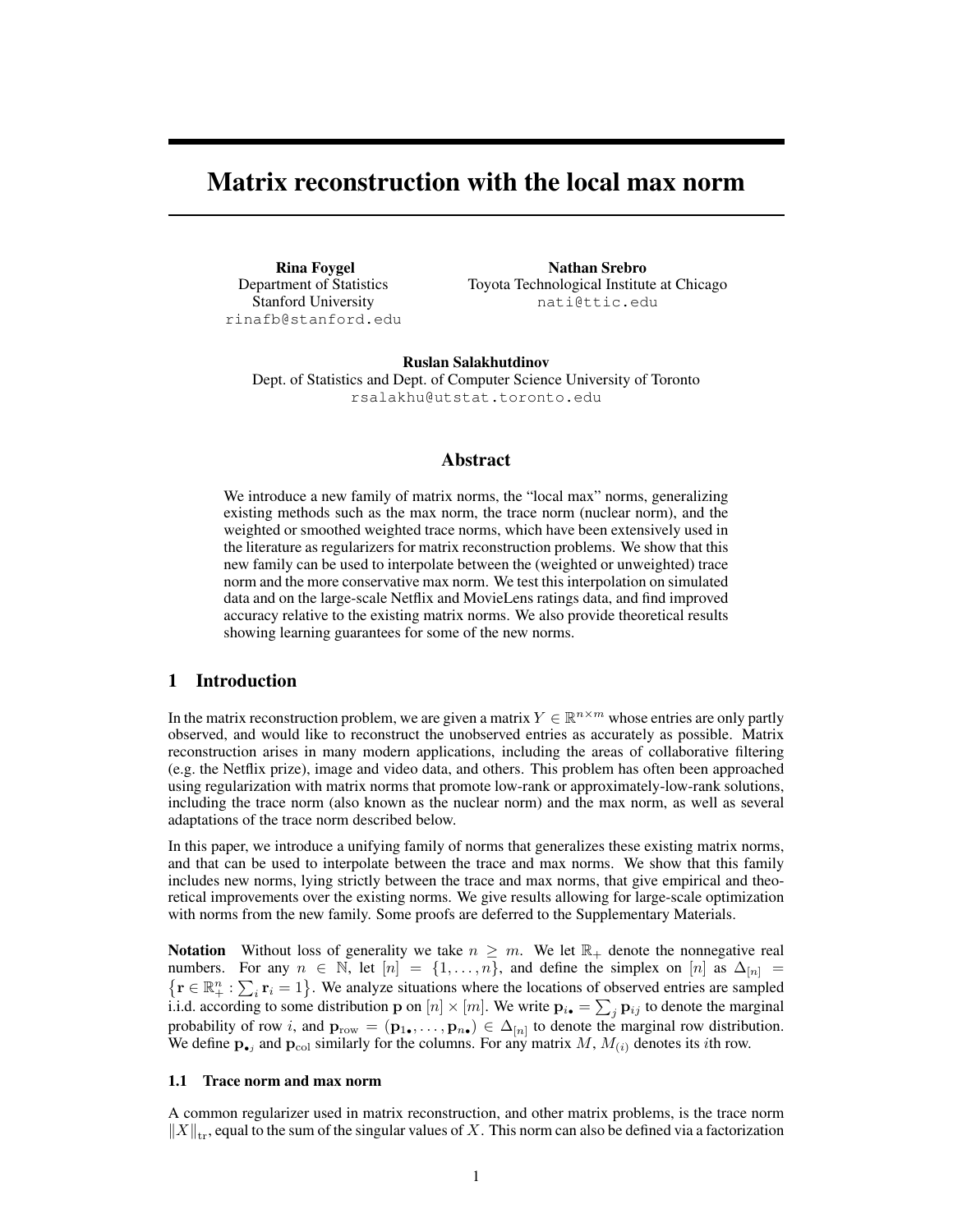of  $X$  [1]:

$$
\frac{1}{\sqrt{nm}} \|X\|_{\text{tr}} = \frac{1}{2} \min_{AB^{\top}=X} \left( \frac{1}{n} \sum_{i} \|A_{(i)}\|^{2} + \frac{1}{m} \sum_{j} \|B_{(j)}\|^{2} \right) , \qquad (1)
$$

where the minimum is taken over factorizations of X of arbitrary dimension—that is, the number of columns in A and B is unbounded. Note that we choose to scale the trace norm by  $1/\sqrt{nm}$  in order to emphasize that we are averaging the squared row norms of  $A$  and  $B$ .

Regularization with the trace norm gives good theoretical and empirical results, as long as the locations of observed entries are sampled uniformly (i.e. when **p** is the uniform distribution on  $[n] \times [m]$ ), and, under this assumption, can also be used to guarantee approximate recovery of an underlying low-rank matrix [1, 2, 3, 4].

The factorized definition of the trace norm (1) allows for an intuitive comparison with the max norm, defined as [1]:

$$
||X||_{\max} = \frac{1}{2} \min_{AB^{\top}=X} \left( \sup_{i} ||A_{(i)}||_{2}^{2} + \sup_{j} ||B_{(j)}||_{2}^{2} \right) .
$$
 (2)

.

,

We see that the max norm measures the largest row norms in the factorization, while the rescaled trace norm instead considers the average row norms. The max norm is therefore an upper bound on the rescaled trace norm, and can be viewed as a more conservative regularizer. For the more general setting where p may not be uniform, Foygel and Srebro [4] show that the max norm is still an effective regularizer (in particular, bounds on error for the max norm are not affected by p). On the other hand, Salakhutdinov and Srebro [5] show that the trace norm is not robust to non-uniform sampling—regularizing with the trace norm may yield large error due to over-fitting on the rows and columns with high marginals. They obtain improved empirical results by placing more penalization on these over-represented rows and columns, described next.

# 1.2 The weighted trace norm

To reduce overfitting on the rows and columns with high marginal probabilities under the distribution p, Salakhutdinov and Srebro propose regularizing with the p-weighted trace norm,

$$
||X||_{\text{tr}(\mathbf{p})} := \left||\text{diag}(\mathbf{p}_{\text{row}})^{1/2} \cdot X \cdot \text{diag}(\mathbf{p}_{\text{col}})^{1/2} \right||_{\text{tr}}
$$

If the row and the column of entries to be observed are sampled independently (i.e.  $\mathbf{p} = \mathbf{p}_{\text{row}}$ .  $p_{\text{col}}$  is a product distribution), then the p-weighted trace norm can be used to obtain good learning guarantees even when  $p_{row}$  and  $p_{col}$  are non-uniform [3, 6]. However, for non-uniform non-product sampling distributions, even the p-weighted trace norm can yield poor generalization performance. To correct for this, Foygel et al. [6] suggest adding in some "smoothing" to avoid under-penalizing the rows and columns with low marginal probabilities, and obtain improved empirical and theoretical results for matrix reconstruction using the smoothed weighted trace norm:

$$
||X||_{\text{tr}(\widetilde{\mathbf{p}})} := \left||\text{diag}(\widetilde{\mathbf{p}}_{\text{row}})^{1/2} \cdot X \cdot \text{diag}(\widetilde{\mathbf{p}}_{\text{col}})^{1/2} \right||_{\text{tr}}
$$

where  $\widetilde{\mathbf{p}}_{\text{row}}$  and  $\widetilde{\mathbf{p}}_{\text{col}}$  denote smoothed row and column marginals, given by

$$
\widetilde{\mathbf{p}}_{\text{row}} = (1 - \zeta) \cdot \mathbf{p}_{\text{row}} + \zeta \cdot \frac{1}{n} \text{ and } \widetilde{\mathbf{p}}_{\text{col}} = (1 - \zeta) \cdot \mathbf{p}_{\text{col}} + \zeta \cdot \frac{1}{m},\tag{3}
$$

for some choice of smoothing parameter  $\zeta$  which may be selected with cross-validation<sup>1</sup>. The smoothed empirically-weighted trace norm is also studied in [6], where  $p_{i_{\bullet}}$  is replaced with  $\hat{p}_{i\bullet} = \frac{\text{\# observations in row } i}{\text{total \# observations in row } i}$ , the empirical marginal probability of row i (and same for  $\hat{p}_{\bullet j}$ ). Using empirical rather than "true" weights yielded lower error in experiments in [6], even when the true sampling distribution was uniform.

More generally, for any weight vectors  $\mathbf{r} \in \Delta_{[n]}$  and  $\mathbf{c} \in \Delta_{[m]}$  and a matrix  $X \in \mathbb{R}^{n \times m}$ , the  $(r, c)$ -weighted trace norm is given by

$$
||X||_{\text{tr}(\mathbf{r},\mathbf{c})} = ||\text{diag}(\mathbf{r})^{1/2} \cdot X \cdot \text{diag}(\mathbf{c})^{1/2}||_{\text{tr}}.
$$

<sup>&</sup>lt;sup>1</sup>Our  $\zeta$  parameter here is equivalent to  $1 - \alpha$  in [6].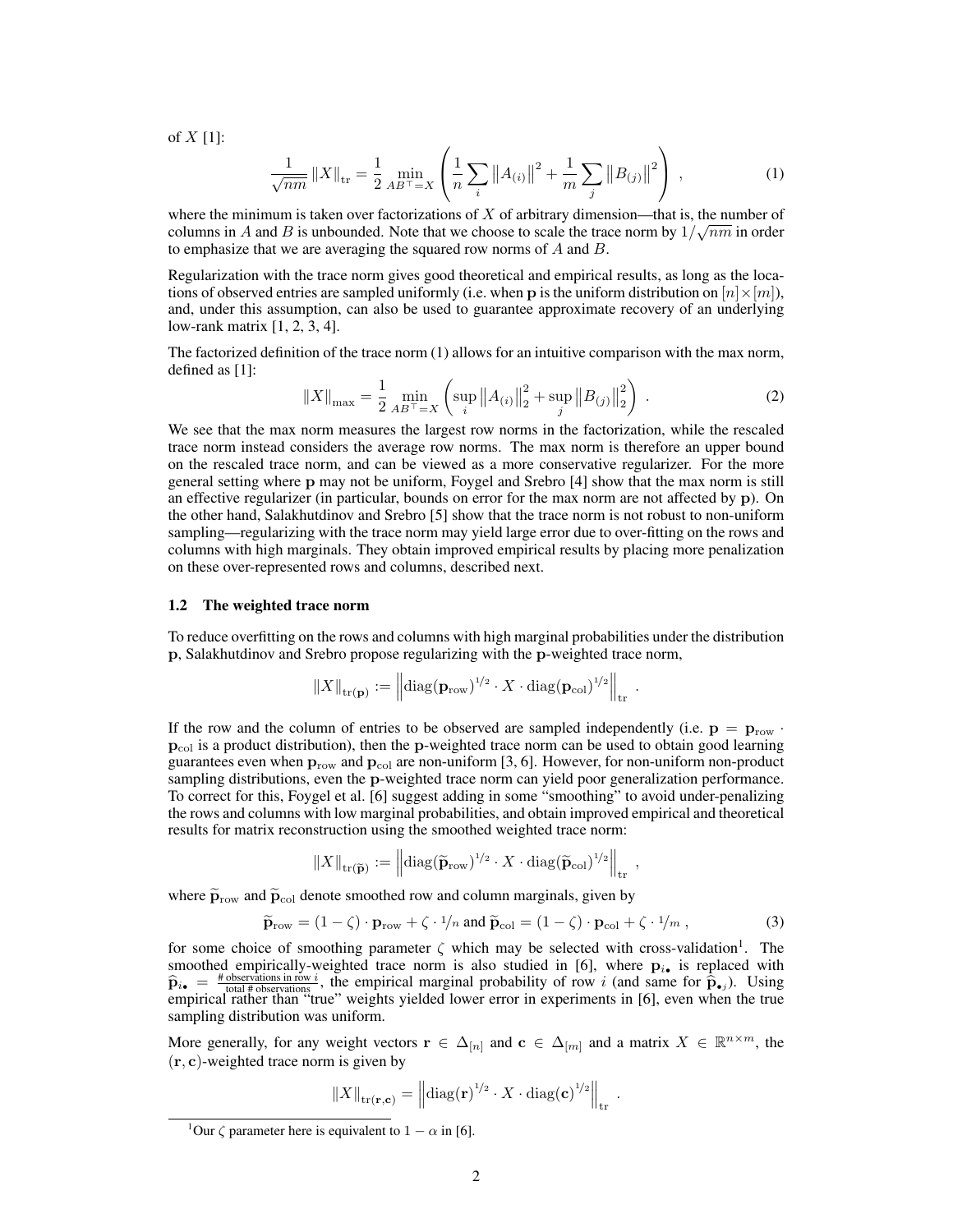Of course, we can easily obtain the existing methods of the uniform trace norm, (empirically) weighted trace norm, and smoothed (empirically) weighted trace norm as special cases of this formulation. Furthermore, the max norm is equal to a supremum over all possible weightings [7]:

$$
||X||_{\max} = \sup_{\mathbf{r} \in \Delta_{[n]}, \mathbf{c} \in \Delta_{[m]}} ||X||_{\text{tr}(\mathbf{r}, \mathbf{c})} .
$$

# 2 The local max norm

We consider a generalization of these norms, which lies "in between" the trace norm and max norm. For any  $\mathcal{R} \subseteq \Delta_{[n]}$  and  $\mathcal{C} \subseteq \Delta_{[m]}$ , we define the  $(\mathcal{R}, \mathcal{C})$ -norm of X:

$$
||X||_{(\mathcal{R}, \mathcal{C})} = \sup_{\mathbf{r} \in \mathcal{R}, \mathbf{c} \in \mathcal{C}} ||X||_{\text{tr}(\mathbf{r}, \mathbf{c})}
$$

.

This gives a norm on matrices, except in the trivial case where, for some i or some j,  $\mathbf{r}_i = 0$  for all  $\mathbf{r} \in \mathcal{R}$  or  $\mathbf{c}_i = 0$  for all  $\mathbf{c} \in \mathcal{C}$ .

We now show some existing and novel norms that can be obtained using local max norms.

### 2.1 Trace norm and max norm

We can obtain the max norm by taking the largest possible R and C, i.e.  $||X||_{\max} = ||X||_{(\Delta_{[n]}, \Delta_{[m]})}$ , and similarly we can obtain the  $(r, c)$ -weighted trace norm by taking the singleton sets  $\mathcal{R} = \{r\}$ and  $C = \{c\}$ . As discussed above, this includes the standard trace norm (when r and c are uniform), as well as the weighted, empirically weighted, and smoothed weighted trace norm.

#### 2.2 Arbitrary smoothing

When using the smoothed weighted max norm, we need to choose the amount of smoothing to apply to the marginals, that is, we need to choose  $\zeta$  in our definition of the smoothed row and column weights, as given in (3). Alternately, we could regularize simultaneously over all possible amounts of smoothing by considering the local max norm with

$$
\mathcal{R} = \{ (1 - \zeta) \cdot \mathbf{p}_{\text{row}} + \zeta \cdot \frac{1}{n} : \text{ any } \zeta \in [0, 1] \},
$$

and same for C. That is,  $\mathcal R$  and C are line segments in the simplex—they are larger than any single point as for the uniform or weighted trace norm (or smoothed weighted trace norm for a fixed amount of smoothing), but smaller than the entire simplex as for the max norm.

#### 2.3 Connection to  $(\beta, \tau)$ -decomposability

Hazan et al. [8] introduce a class of matrices defined by a property of  $(\beta, \tau)$ -decomposability: a matrix X satisfies this property if there exists a factorization  $X = AB^{\top}$  (where A and B may have an arbitrary number of columns) such that<sup>2</sup>

$$
\max \left\{ \max_{i} \left\| A_{(i)} \right\|_{2}^{2}, \max_{j} \left\| B_{(j)} \right\|_{2}^{2} \right\} \leq 2\beta, \sum_{i} \left\| A_{(i)} \right\|_{2}^{2} + \sum_{j} \left\| B_{(j)} \right\|_{2}^{2} \leq \tau.
$$

Comparing with (1) and (2), we see that the  $\beta$  and  $\tau$  parameters essentially correspond to the max norm and trace norm, with the max norm being the minimal  $2\beta^*$  such that the matrix is  $(\beta^*, \tau)$ decomposable for some  $\tau$ , and the trace norm being the minimal  $\tau^*/2$  such that the matrix is  $(\beta, \tau^*)$ -decomposable for some  $\beta$ . However, Hazan et al. go beyond these two extremes, and rely on balancing both  $\beta$  and  $\tau$ : they establish learning guarantees (in an adversarial online model, and on balancing both  $\beta$  and  $\tau$ : they establish learning guarantees (in an adversarial online model, and thus also under an arbitrary sampling distribution p) which scale with  $\sqrt{\beta \cdot \tau}$ . It may therefore be useful to consider a penalty function of the form:

Penalty
$$
\text{Penalty}_{(\beta,\tau)}(X) = \min_{X = AB^{\top}} \left\{ \sqrt{\max_{i} \|A_{(i)}\|_{2}^{2} + \max_{j} \|B_{(j)}\|_{2}^{2}} \cdot \sqrt{\sum_{i} \|A_{(i)}\|_{2}^{2} + \sum_{j} \|B_{(j)}\|_{2}^{2}} \right\}.
$$
\n(4)

 $\overline{ }$ 

<sup>&</sup>lt;sup>2</sup>Hazan et al. state the property differently, but equivalently, in terms of a semidefinite matrix decomposition.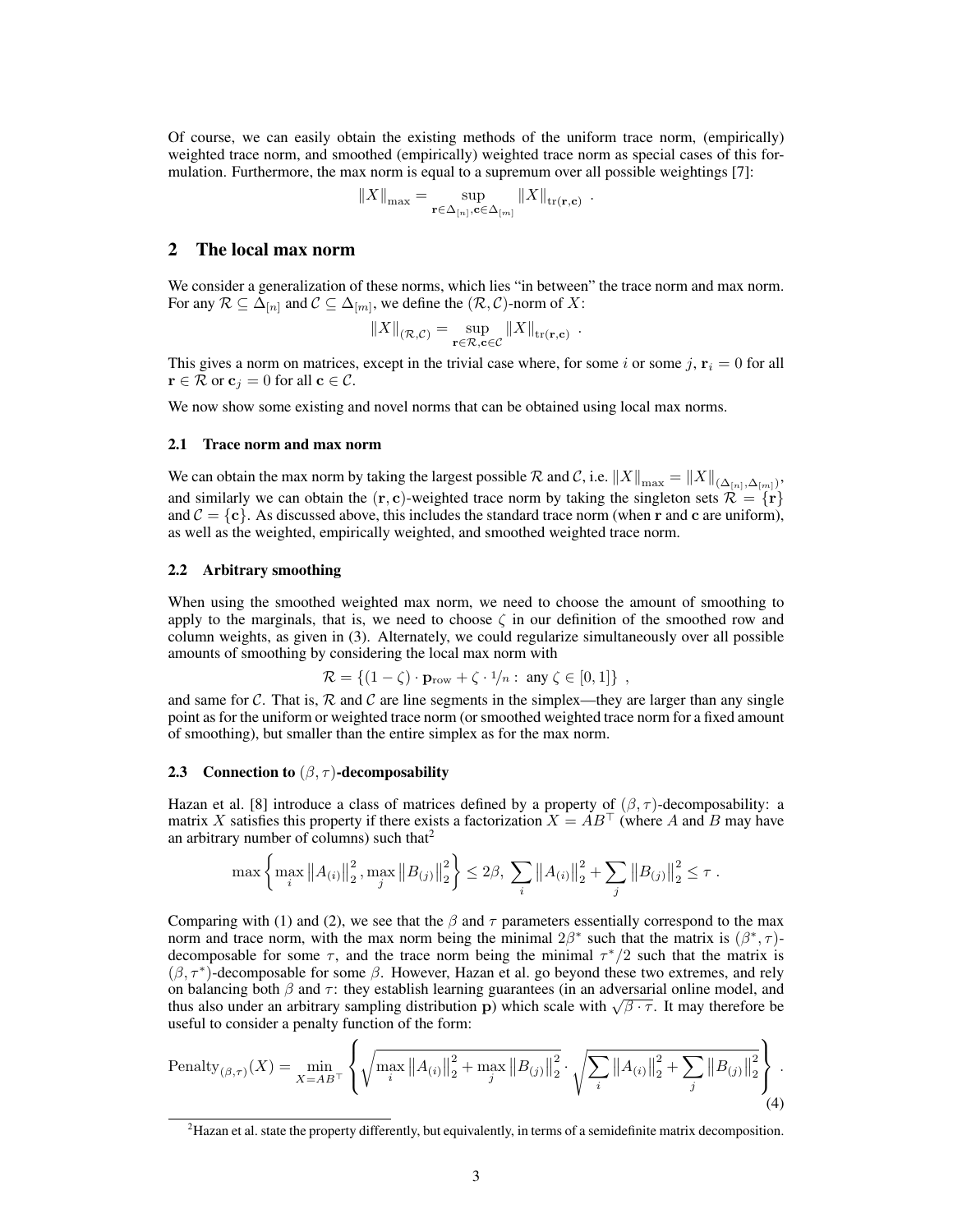(Note that  $\max\left\{\max_i\|A_{(i)}\|$ 2  $\frac{2}{2}, \max_j ||B_{(j)}||$ 2  $\binom{2}{2}$  is replaced with  $\max_i ||A_{(i)}||$ 2  $\frac{2}{2} + \max_j ||B_{(j)}||$ 2  $\frac{2}{2}$ for later convenience. This affects the value of the penalty function by at most a factor of  $\sqrt{2}$ .)

This penalty function does not appear to be convex in X. However, the proposition below (proved in the Supplementary Materials) shows that we can use a (convex) local max norm penalty to compute a solution to any objective function with a penalty function of the form (4):

**Proposition 1.** Let  $\hat{X}$  be the minimizer of a penalized loss function with this modified penalty,

$$
\widehat{X} := \arg\min_{X} \left\{ \text{Loss}(X) + \lambda \cdot \text{Penalty}_{(\beta, \tau)}(X) \right\},\,
$$

*where*  $\lambda \geq 0$  *is some penalty parameter and*  $Loss(\cdot)$  *is any convex function. Then, for some penalty parameter*  $\mu \geq 0$  *and some*  $t \in [0, 1]$ *,* 

$$
\widehat{X} = \arg\min_{X} \left\{ \text{Loss}(X) + \mu \cdot ||X||_{(\mathcal{R}, \mathcal{C})} \right\}, \text{ where}
$$
\n
$$
\mathcal{R} = \left\{ \mathbf{r} \in \Delta_{[n]} : \mathbf{r}_i \ge \frac{t}{1 + (n - 1)t} \,\forall i \right\} \text{ and } \mathcal{C} = \left\{ \mathbf{c} \in \Delta_{[m]} : \mathbf{c}_j \ge \frac{t}{1 + (m - 1)t} \,\forall j \right\} \,.
$$

We note that  $\mu$  and t cannot be determined based on  $\lambda$  alone—they will depend on the properties of the unknown solution  $X$ .

Here the sets  $R$  and  $C$  impose a lower bound on each of the weights, and this lower bound can be used to interpolate between the max and trace norms: when  $t = 1$ , each  $r_i$  is lower bounded by  $1/n$  (and similarly for  $c_j$ ), i.e. R and C are singletons containing only the uniform weights and we obtain the trace norm. On the other hand, when  $t = 0$ , the weights are lower-bounded by zero, and so any weight vector is allowed, i.e.  $\mathcal R$  and  $\mathcal C$  are each the entire simplex and we obtain the max norm. Intermediate values of t interpolate between the trace norm and max norm and correspond to different balances between  $\beta$  and  $\tau$ .

#### 2.4 Interpolating between trace norm and max norm

We next turn to an interpolation which relies on an upper bound, rather than a lower bound, on the weights. Consider

$$
\mathcal{R}_{\epsilon} = \left\{ \mathbf{r} \in \Delta_{[n]} : \mathbf{r}_i \leq \epsilon \; \forall i \right\} \; \text{and} \; \mathcal{C}_{\delta} = \left\{ \mathbf{c} \in \Delta_{[n]} : \mathbf{c}_j \leq \delta \; \forall j \right\} \; , \tag{5}
$$

for some  $\epsilon \in [1/n, 1]$  and  $\delta \in [1/m, 1]$ . The  $(\mathcal{R}_{\epsilon}, \mathcal{C}_{\delta})$ -norm is then equal to the (rescaled) trace norm when we choose  $\epsilon = 1/n$  and  $\delta = 1/m$ , and is equal to the max norm when we choose  $\epsilon = \delta = 1$ . Allowing  $\epsilon$  and  $\delta$  to take intermediate values gives a smooth interpolation between these two familiar norms, and may be useful in situations where we want more flexibility in the type of regularization.

We can generalize this to an interpolation between the max norm and a smoothed weighted trace norm, which we will use in our experimental results. We consider two generalizations—for each one, we state a definition of  $\mathcal{R}$ , with  $\mathcal{C}$  defined analogously. The first is multiplicative:

$$
\mathcal{R}^{\times}_{\zeta,\gamma} := \left\{ \mathbf{r} \in \Delta_{[n]} : \mathbf{r}_i \leq \gamma \cdot ((1-\zeta) \cdot \mathbf{p}_{i\bullet} + \zeta \cdot 1/n) \ \forall i \right\} \ , \tag{6}
$$

where  $\gamma = 1$  corresponds to choosing the singleton set  $\mathcal{R}^{\times}_{\zeta,\gamma} = \{(1-\zeta) \cdot \mathbf{p}_{\text{row}} + \zeta \cdot 1/n\}$  (i.e. the smoothed weighted trace norm), while  $\gamma = \infty$  corresponds to the max norm (for any choice of  $\zeta$ ) since we would get  $\mathcal{R}_{\zeta,\gamma}^{\times} = \Delta_{[n]}$ .

The second option for an interpolation is instead defined with an exponent:

$$
\mathcal{R}_{\zeta,\tau} := \left\{ \mathbf{r} \in \Delta_{[n]} : \mathbf{r}_i \le ((1-\zeta) \cdot \mathbf{p}_{i\bullet} + \zeta \cdot 1/n)^{1-\tau} \ \forall i \right\} \ . \tag{7}
$$

Here  $\tau = 0$  will yield the singleton set corresponding to the smoothed weighted trace norm, while  $\tau = 1$  will yield  $\mathcal{R}_{\zeta,\tau} = \Delta_{[n]},$  i.e. the max norm, for any choice of  $\zeta$ .

We find the second (exponent) option to be more natural, because each of the row marginal bounds will reach 1 simultaneously when  $\tau = 1$ , and hence we use this version in our experiments. On the other hand, the multiplicative version is easier to work with theoretically, and we use this in our learning guarantee in Section 4.2. If all of the row and column marginals satisfy some loose upper bound, then the two options will not be highly different.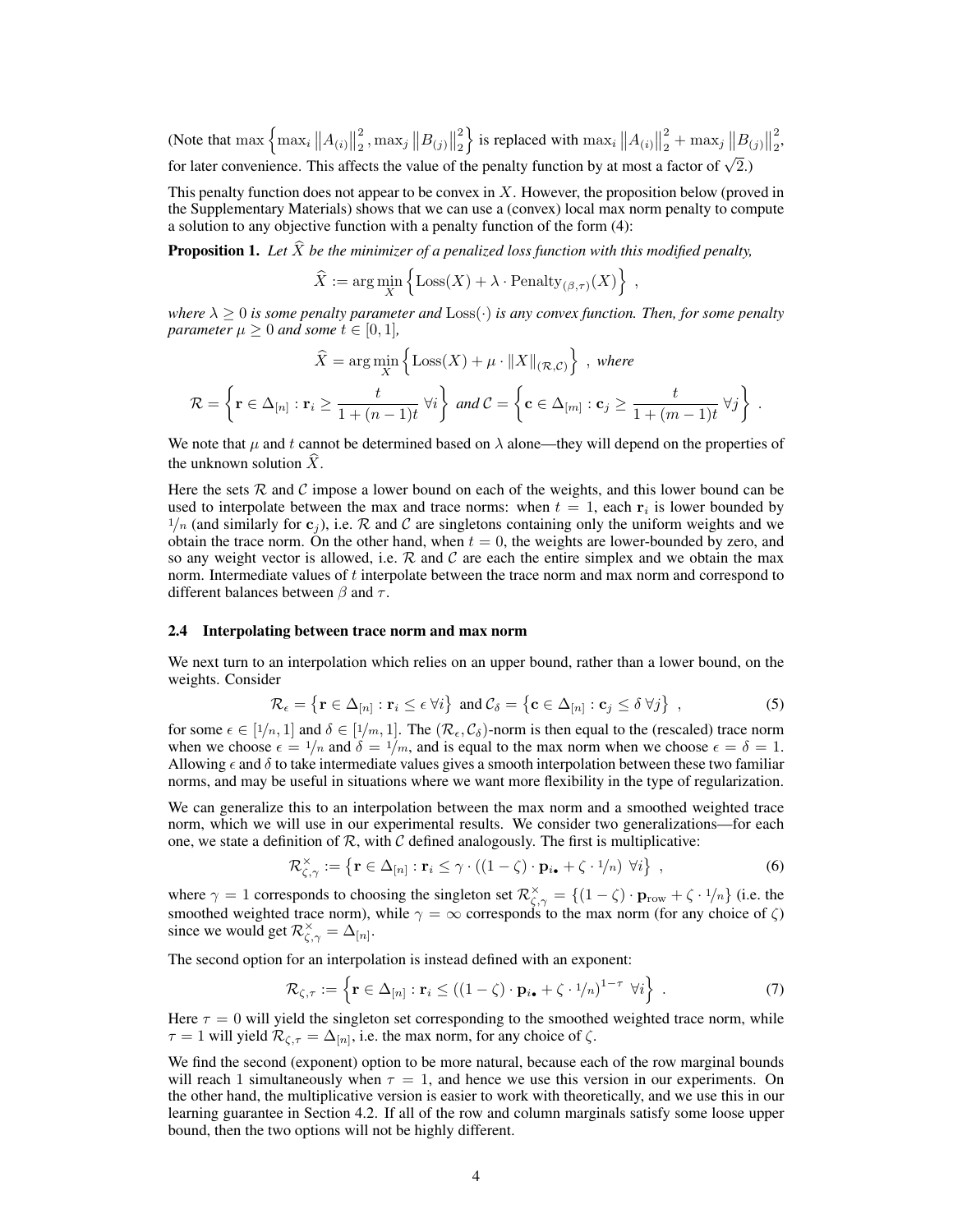# 3 Optimization with the local max norm

One appeal of both the trace norm and the max norm is that they are both SDP representable [9, 10], and thus easily optimizable, at least in small scale problems. In the Supplementary Materials we show that the local max norm is also SDP representable, as long as the sets  $R$  and  $C$  can be written in terms of linear or semi-definite constraints—this includes all the examples we mention, where in all of them the sets  $R$  and  $C$  are specified in terms of simple linear constraints.

However, for large scale problems, it is not practical to directly use SDP optimization approaches. Instead, and especially for very large scale problems, an effective optimization approach for both the trace norm and the max norm is to use the factorized versions of the norms, given in (1) and (2), and to optimize the factorization directly (typically, only factorizations of some truncated dimensionality are used) [11, 12, 7]. As we show in Theorem 1 below, a similar factorization-optimization approach is also possible for any local max norm with convex  $R$  and  $C$ . We further give a simplified representation which is applicable when  $R$  and  $C$  are specified through element-wise upper bounds  $R \in \mathbb{R}_+^n$  and  $C \in \mathbb{R}_+^m$ , respectively:

$$
\mathcal{R} = \{ \mathbf{r} \in \Delta_{[n]} : \mathbf{r}_i \le R_i \ \forall i \} \text{ and } \mathcal{C} = \{ \mathbf{c} \in \Delta_{[m]} : \mathbf{c}_j \le C_j \ \forall j \},
$$
\n(8)

with  $0 \le R_i \le 1$ ,  $\sum_i R_i \ge 1$ ,  $0 \le C_j \le 1$ ,  $\sum_j C_j \ge 1$  to avoid triviality. This includes the interpolation norms of Section 2.4.

Theorem 1. *If* R *and* C *are convex, then the* (R, C)*-norm can be calculated with the factorization*

$$
||X||_{(\mathcal{R}, \mathcal{C})} = \frac{1}{2} \inf_{AB^{\top} = X} \left( \sup_{\mathbf{r} \in \mathcal{R}} \sum_{i} \mathbf{r}_{i} ||A_{(i)}||_{2}^{2} + \sup_{\mathbf{c} \in \mathcal{C}} \sum_{j} \mathbf{c}_{j} ||B_{(j)}||_{2}^{2} \right).
$$
 (9)

*In the special case when*  $R$  *and*  $C$  *are defined by* (8)*, writing*  $(x)_+ := \max\{0, x\}$ *, this simplifies to* 

$$
||X||_{(\mathcal{R},\mathcal{C})} = \frac{1}{2} \inf_{AB^{\top}=X; a,b \in \mathbb{R}} \left\{ a + \sum_{i} R_i \left( ||A_{(i)}||_2^2 - a \right)_+ + b + \sum_{j} C_j \left( ||B_{(j)}||_2^2 - b \right)_+ \right\}.
$$

*Proof sketch for Theorem 1.* For convenience we will write  $\mathbf{r}^{1/2}$  to mean  $\text{diag}(\mathbf{r})^{1/2}$ , and same for c. Using the trace norm factorization identity (1), we have

$$
2\left\|X\right\|_{\left(\mathcal{R},\mathcal{C}\right)} = 2\sup_{\mathbf{r}\in\mathcal{R},\mathbf{c}\in\mathcal{C}}\left\|\mathbf{r}^{1/2}\cdot X\cdot\mathbf{c}^{1/2}\right\|_{\rm tr} = \sup_{\mathbf{r}\in\mathcal{R},\mathbf{c}\in\mathcal{C}}\inf_{CD^{\top}=\mathbf{r}^{1/2}\cdot X\cdot\mathbf{c}^{1/2}}\left(\left\|C\right\|_{\rm F}^{2}+\left\|D\right\|_{\rm F}^{2}\right)
$$
  
= 
$$
\sup_{\mathbf{r}\in\mathcal{R},\mathbf{c}\in\mathcal{C}}\inf_{AB^{\top}=X}\left(\left\|\mathbf{r}^{1/2}\cdot A\right\|_{\rm F}^{2}+\left\|\mathbf{c}^{1/2}\cdot B\right\|_{\rm F}^{2}\right) \leq \inf_{AB^{\top}=X}\left(\sup_{\mathbf{r}\in\mathcal{R}}\left\|\mathbf{r}^{1/2}A\right\|_{\rm F}^{2}+\sup_{\mathbf{c}\in\mathcal{C}}\left\|\mathbf{c}^{1/2}B\right\|_{\rm F}^{2}\right),
$$

where for the next-to-last step we set  $C = \mathbf{r}^{1/2} A$  and  $D = \mathbf{c}^{1/2} B$ , and the last step follows because sup inf  $\leq$  inf sup always (weak duality). The reverse inequality holds as well (strong duality), and is proved in the Supplementary Materials, where we also prove the special-case result.  $\Box$ 

## 4 An approximate convex hull and a learning guarantee

In this section, we look for theoretical bounds on error for the problem of estimating unobserved entries in a matrix Y that is approximately low-rank. Our results apply for either uniform or nonuniform sampling of entries from the matrix. We begin with a result comparing the  $(\mathcal{R}, \mathcal{C})$ -norm unit ball to a convex hull of rank-1 matrices, which will be useful for proving our learning guarantee.

### 4.1 Convex hull

To gain a better theoretical understanding of the  $(R, C)$  norm, we first need to define corresponding vector norms on  $\mathbb{R}^n$  and  $\mathbb{R}^m$ . For any  $u \in \mathbb{R}^n$ , let

$$
||u||_{\mathcal{R}} := \sqrt{\sup_{\mathbf{r} \in \mathcal{R}} \sum_{i} \mathbf{r}_{i} u_{i}^{2}} = \sup_{\mathbf{r} \in \mathcal{R}} \left\| \mathrm{diag}(\mathbf{r})^{1/2} \cdot u \right\|_{2} .
$$

We can think of this norm as a way to interpolate between the  $\ell_2$  and  $\ell_{\infty}$  vector norms. For example, if we choose  $\mathcal{R} = \mathcal{R}_{\epsilon}$  as defined in (5), then  $||u||_{\mathcal{R}}$  is equal to the root-mean-square of the  $\epsilon^{-1}$ largest entries of u whenever  $\epsilon^{-1}$  is an integer. Defining  $||v||_{\mathcal{C}}$  analogously for  $v \in \mathbb{R}^m$ , we can now relate these vector norms to the  $(R, C)$ -norm on matrices.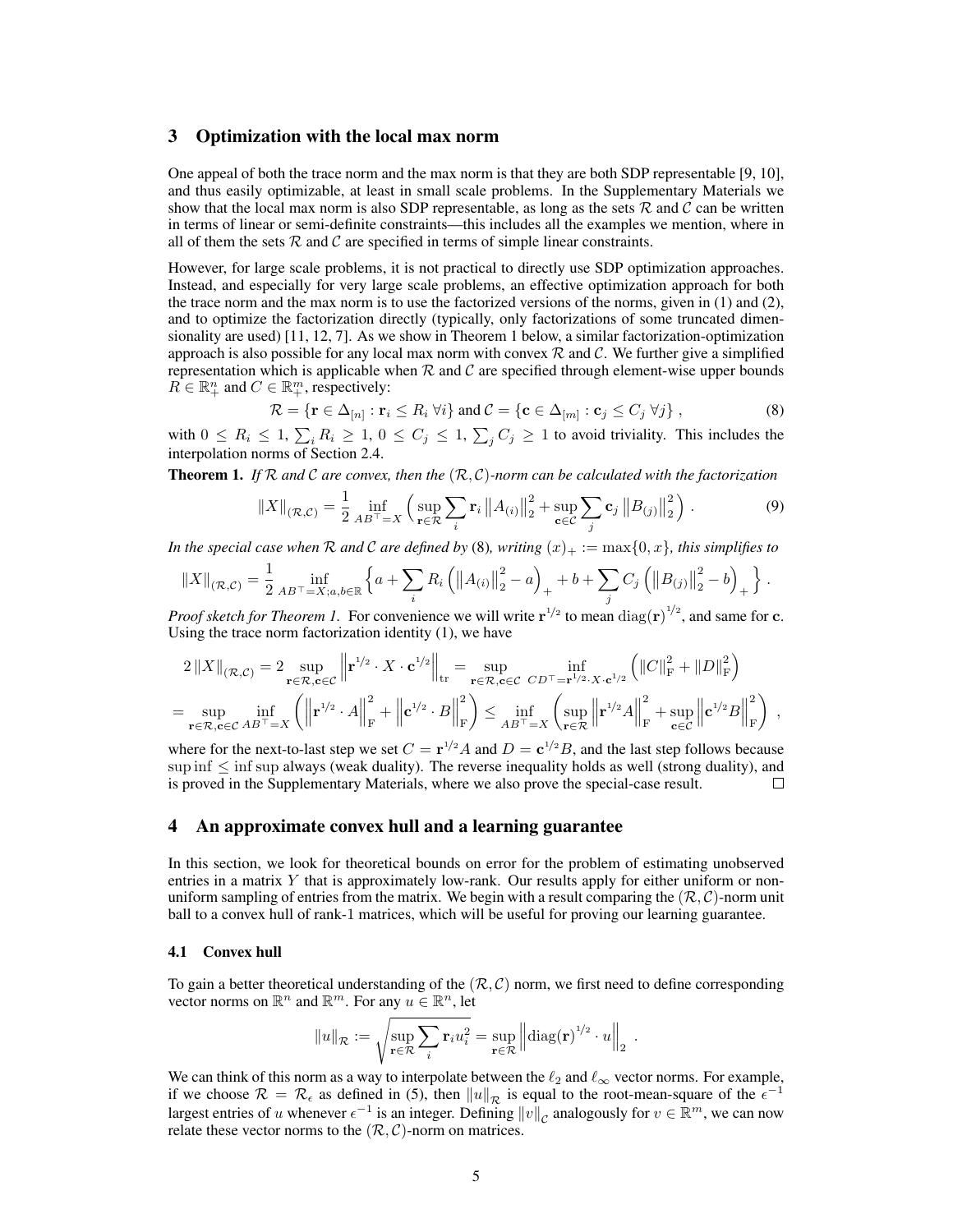**Theorem 2.** For any convex  $\mathcal{R}$  ⊆  $\Delta_{[n]}$  and  $\mathcal{C}$  ⊆  $\Delta_{[m]}$ , the  $(\mathcal{R}, \mathcal{C})$ -norm unit ball is bounded above *and below by a convex hull as:*

Conv  $\{uv^{\top}: ||u||_{\mathcal{R}} = ||v||_{\mathcal{C}} = 1\} \subseteq \left\{X : ||X||_{(\mathcal{R},\mathcal{C})} \leq 1\right\} \subseteq K_G$  Conv  $\{uv^{\top}: ||u||_{\mathcal{R}} = ||v||_{\mathcal{C}} = 1\}$ ,

*where*  $K_G \leq 1.79$  *is Grothendieck's constant, and implicitly*  $u \in \mathbb{R}^n$ ,  $v \in \mathbb{R}^m$ .

This result is a nontrivial extension of Srebro and Shraibman [1]'s analysis for the max norm and the trace norm. They show that the statement holds for the max norm, i.e. when  $\mathcal{R} = \Delta_{[n]}$  and  $C = \Delta_{[m]}$ , and that the trace norm unit ball is exactly equal to the corresponding convex hull (see Corollary 2 and Section 3.2 in their paper, respectively).

*Proof sketch for Theorem 2.* To prove the first inclusion, given any  $X = uv^\top$  with  $||u||_{\mathcal{R}} = ||v||_{\mathcal{C}} =$ 1, we apply the factorization result Theorem 1 to see that  $||X||_{(\mathcal{R},\mathcal{C})} \leq 1$ . Since the  $(\mathcal{R}, \mathcal{C})$ -norm unit ball is convex, this is sufficient. For the second inclusion, we state a weighted version of Grothendieck's Inequality (proof in the Supplementary Materials):

$$
\sup \left\{ \langle Y, UV^{\top} \rangle : U \in \mathbb{R}^{n \times k}, V \in \mathbb{R}^{m \times k}, ||U_{(i)}||_2 \le a_i \ \forall i, ||V_{(j)}||_2 \le b_j \ \forall j \right\}
$$
  
=  $K_G \cdot \sup \left\{ \langle Y, uv^{\top} \rangle : u \in \mathbb{R}^n, v \in \mathbb{R}^m, |u_i| \le a_i \ \forall i, |v_j| \le b_j \ \forall j \right\}.$ 

We then apply this weighted inequality to the dual norm of the  $(R, C)$ -norm to prove the desired inclusion, as in Srebro and Shraibman [1]'s work for the max norm case (see Corollary 2 in their paper). Details are given in the Supplementary Materials.  $\sqcup$ 

### 4.2 Learning guarantee

We now give our main matrix reconstruction result, which provides error bounds for a family of norms interpolating between the max norm and the smoothed weighted trace norm.

**Theorem 3.** Let **p** be any distribution on  $[n] \times [m]$ . Suppose that, for some  $\gamma \geq 1$ ,  $\mathcal{R} \supseteq$  $\mathcal{R}^{\times}_{1/2,\gamma}$  and  $\mathcal{C} \supseteq \mathcal{C}^{\times}_{1/2,\gamma}$ , where these two sets are defined in (6). Let  $S = \{(i_t, j_t) : t = 1, \ldots, s\}$  be *a random sample of locations in the matrix drawn i.i.d. from* p*, where* s ≥ n*. Then, in expectation over the sample* S*,*

$$
\sum_{ij} \mathbf{p}_{ij} \left| Y_{ij} - \widehat{X}_{ij} \right| \leq \underbrace{\inf_{\|X\|_{(\mathcal{R},\mathcal{C})} \leq \sqrt{k}} \sum_{ij} \mathbf{p}_{ij} \left| Y_{ij} - X_{ij} \right|}_{Approximation error} + \underbrace{\mathcal{O}\left(\sqrt{\frac{kn}{s}}\right) \cdot \left(1 + \frac{\log(n)}{\sqrt{\gamma}}\right)}_{Excess error},
$$

where  $\widehat{X}$  =  $\argmin_{\|X\|_{(\mathcal{R},\mathcal{C})}\leq \sqrt{k}} \sum_{t=1}^s |Y_{i_tj_t} - X_{i_tj_t}|$ . Additionally, if we assume that  $s \geq$  $n \log(n)$ , then in the excess risk bound, we can reduce the term  $\log(n)$  to  $\sqrt{\log(n)}$ .

*Proof sketch for Theorem 3.* The main idea is to use the convex hull formulation from Theorem 2 to show that, for any X with  $||X||_{(\mathcal{R},\mathcal{C})} \leq \sqrt{k}$ , there exists a decomposition  $X = X' + X''$  with  $\|X'\|_{\max} \leq \mathcal{O}(\sqrt{k})$  and  $\|X''\|_{\text{tr}(\widetilde{\mathbf{p}})} \leq \mathcal{O}(\sqrt{k/\gamma})$ , where  $\widetilde{\mathbf{p}}$  represents the smoothed marginals with smoothing parameter  $\zeta = 1/2$  as in (3). We then apply known bounds on the Rademacher complexity of the max norm unit ball [1] and the smoothed weighted trace norm unit ball [6], to bound the Rademacher complexity of  $\{X : ||X||_{(\mathcal{R}, \mathcal{C})} \leq \sqrt{k}\}$ . This then yields a learning guarantee by Theorem 8 of Bartlett and Mendelson [13]. Details are given in the Supplementary Materials.

As special cases of this theorem, we can re-derive the existing results for the max norm and smoothed weighted trace norm. Specifically, choosing  $\gamma = \infty$  gives us an excess error term of order  $\sqrt{kn/s}$ for the max norm, previously shown by [1], while setting  $\gamma = 1$  yields an excess error term of order  $\sqrt{\ln \log(n)/s}$  for the smoothed weighted trace norm as long as  $s \ge n \log(n)$ , as shown in [6].

What advantage does this new result offer over the existing results for the max norm and for the smoothed weighted trace norm? To simplify the comparison, suppose we choose  $\gamma = \log^2(n)$ , and define  $\mathcal{R} = \mathcal{R}_{1/2,\gamma}^{\times}$  and  $\mathcal{C} = \mathcal{C}_{1/2,\gamma}^{\times}$ . Then, comparing to the max norm result (when  $\gamma = \infty$ ), we see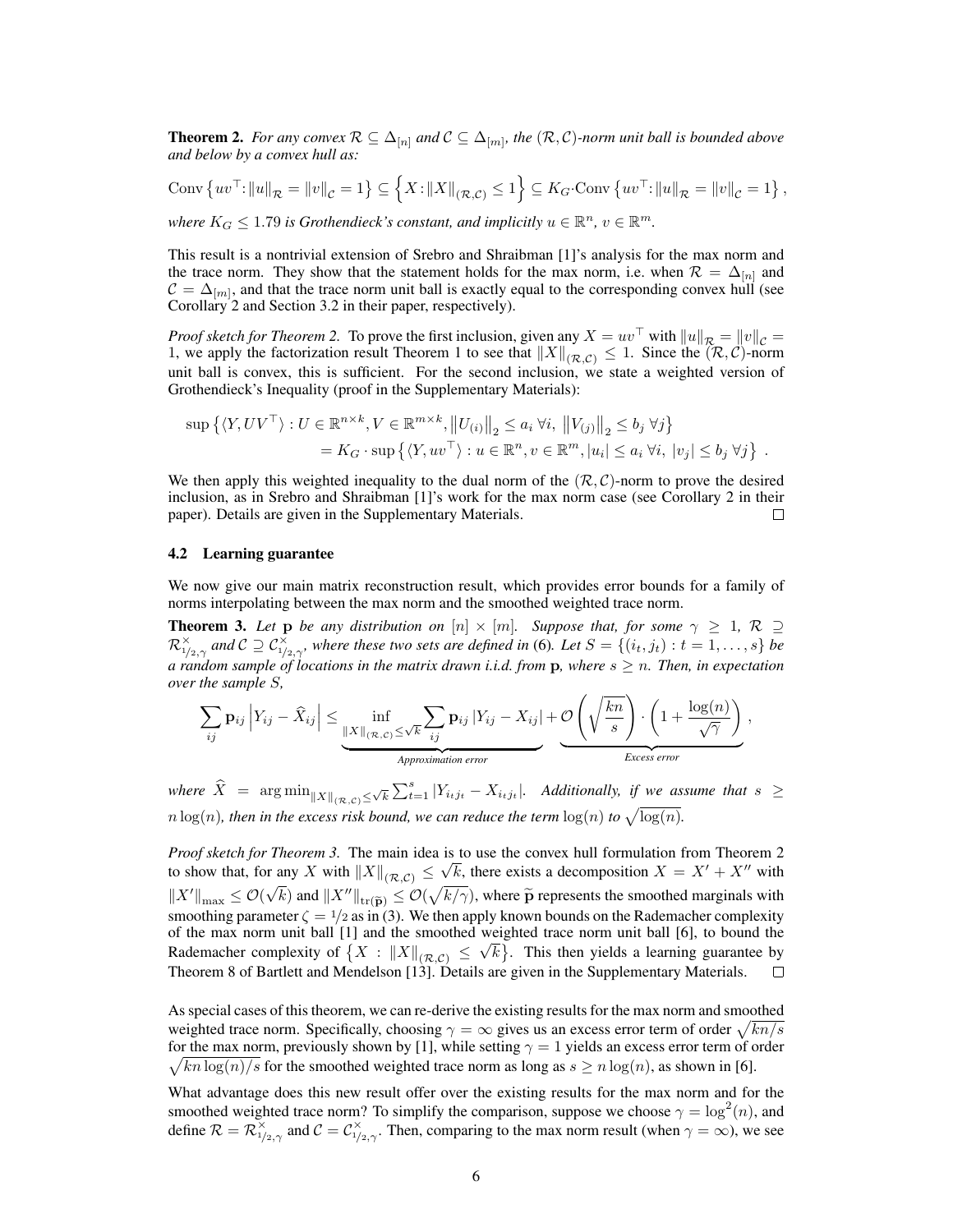| Norm                                      | Fixed parameters                         | Free parameters         |
|-------------------------------------------|------------------------------------------|-------------------------|
| Max norm                                  | $\overline{\zeta}$ arbitrary; $\tau = 1$ |                         |
| (Uniform) trace norm                      | $\zeta=1; \tau=0$                        |                         |
| Empirically-weighted trace norm           | $\zeta=0; \tau=0$                        |                         |
| Arbitrarily-smoothed emp.-wtd. trace norm | $\tau = 0$                               | $\zeta\colon \lambda$   |
| Local max norm                            |                                          | $\wedge: \tau: \lambda$ |

Table 1: Matrix fitting for the five methods used in experiments.



Figure 1: Simulation results for matrix reconstruction with a rank-2 (left) or rank-4 (right) signal, corrupted by noise. The plot shows per-entry squared error averaged over 50 trials, with standard error bars. For the rank-4 experiment, max norm error exceeded 0.20 for each  $n = 60, 120, 240$  and is not displayed in the plot.

that the excess error term is the same in both cases (up to a constant), but the approximation error term may in general be much lower for the local max norm than for the max norm. Comparing next to the weighted trace norm (when  $\gamma = 1$ ), we see that the excess error term is lower by a factor of  $log(n)$  for the local max norm. This may come at a cost of increasing the approximation error, but in general this increase will be very small. In particular, the local max norm result allows us to give a meaningful guarantee for a sample size  $s = \Theta(kn)$ , rather than requiring  $s \geq \Theta(kn \log(n))$  as for any trace norm result, but with a hypothesis class significantly richer than the max norm constrained class (though not as rich as the trace norm constrained class).

# 5 Experiments

We test the local max norm on simulated and real matrix reconstruction tasks, and compare its performance to the max norm, the uniform and empirically-weighted trace norms, and the smoothed empirically-weighted trace norm.

### 5.1 Simulations

We simulate  $n \times n$  noisy matrices for  $n = 30, 60, 120, 240$ , where the underlying signal has rank  $k = 2$  or  $k = 4$ , and we observe  $s = 3kn$  entries (chosen uniformly without replacement). We performed 50 trials for each of the 8 combinations of  $(n, k)$ .

**Data** For each trial, we randomly draw a matrix  $U \in \mathbb{R}^{n \times k}$  by drawing each row uniformly at random from the unit sphere in  $\mathbb{R}^n$ . We generate  $V \in \mathbb{R}^{m \times k}$  similarly. We set  $Y = UV^\top + \sigma \cdot Z$ , where the noise matrix Z has i.i.d. standard normal entries and  $\sigma = 0.3$  is a moderate noise level. We also divide the  $n^2$  entries of the matrix into sets  $S_0 \sqcup S_1 \sqcup S_2$  which consist of  $s = 3kn$  training entries, s validation entries, and  $n^2 - 2s$  test entries, respectively, chosen uniformly at random.

Methods We use the two-parameter family of norms defined in (7), but replacing the true marginals  $\mathbf{p}_{i\bullet}$  and  $\mathbf{p}_{\bullet j}$  with the empirical marginals  $\widehat{\mathbf{p}}_{i\bullet}$  and  $\widehat{\mathbf{p}}_{\bullet j}$ . For each  $\zeta, \tau \in \{0, 0.1, \ldots, 0.9, 1\}$ <br>and each penalty parameter value  $\lambda \in \{2^{1}, 2^{2}, \ldots, 2^{10}\}$ , we compu and each penalty parameter value  $\lambda \in \{2^1, 2^2, \ldots, 2^{10}\}$ , we compute the fitted matrix

$$
\widehat{X} = \arg\min\left\{ \sum_{(i,j)\in S_0} (Y_{ij} - X_{ij})^2 + \lambda \cdot \|X\|_{(\mathcal{R}_{\zeta,\tau}, \mathcal{C}_{\zeta,\tau})} \right\}.
$$
 (10)

(In fact, we use a rank-8 approximation to this optimization problem, as described in Section 3.) For each method, we use  $S_1$  to select the best  $\zeta$ ,  $\tau$ , and  $\lambda$ , with restrictions on  $\zeta$  and/or  $\tau$  as specified by the definition of the method (see Table 1), then report the error of the resulting fitted matrix on  $S_2$ .

Results The results for these simulations are displayed in Figure 1. We see that the local max norm results in lower error than any of the tested existing norms, across all the settings used.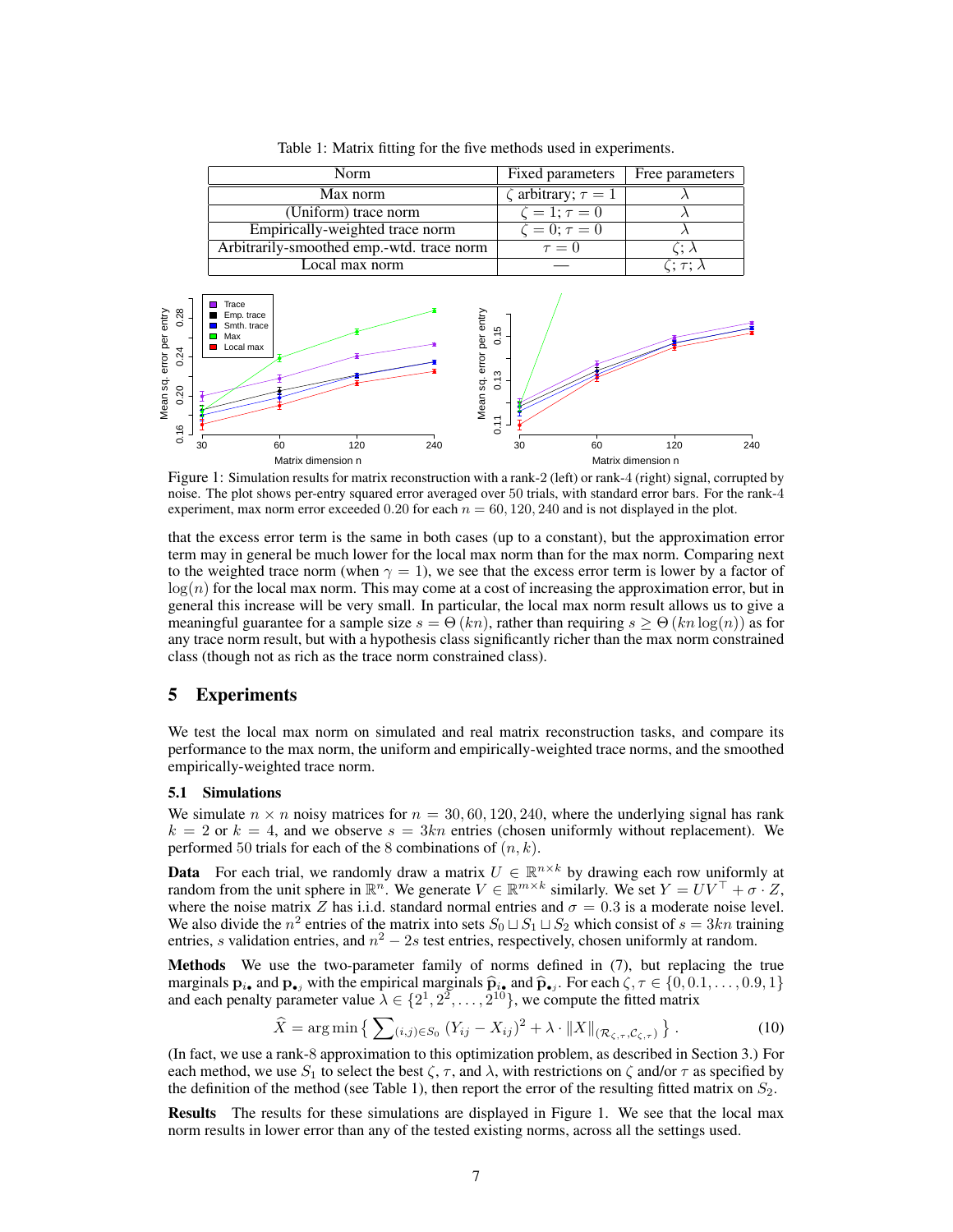| MovieLens |        |        | <b>Netflix</b> |        |        |        |        |        |        |
|-----------|--------|--------|----------------|--------|--------|--------|--------|--------|--------|
| $\tau$    | 0.00   | 0.05   | 0.10           | 1.00   | $\tau$ | 0.00   | 0.05   | 0.10   | 1.00   |
| 0.00      | 0.7852 | 0.7827 | 0.7838         | 0.7918 | 0.00   | 0.9107 | 0.9092 | 0.9094 | 0.9131 |
| 0.05      | 0.7836 | 0.7822 | 0.7842         |        | 0.05   | 0.9095 | 0.9090 | 0.9107 |        |
| 0.10      | 0.7831 | 0.7837 | 0.7846         |        | 0.10   | 0.9096 | 0.9098 | 0.9122 |        |
| 0.15      | 0.7833 | 0.7842 | 0.7854         |        | 0.15   | 0.9102 | 0.9111 | 0.9131 |        |
| 0.20      | 0.7842 | 0.7853 | 0.7866         |        | 0.20   | 0.9126 | 0.9344 | 0.9153 |        |
| 00.1      | 0.7997 |        |                |        | 00.1   | 0.9235 |        |        |        |

Table 2: Root mean squared error (RMSE) results for estimating movie ratings on Netflix and MovieLens data using a rank 30 model. Setting  $\tau = 0$  corresponds to the uniform or weighted or smoothed weighted trace norm (depending on  $\zeta$ ), while  $\tau = 1$  corresponds to the max norm for any  $\zeta$  value.

#### 5.2 Movie ratings data

We next compare several different matrix norms on two collaborative filtering movie ratings datasets, the Netflix [14] and MovieLens [15] datasets. The sizes of the data sets, and the split of the ratings into training, validation and test sets<sup>3</sup>, are:

| Dataset   | $\#$ users | # movies 1 |             | Training set   Validation set | Test set  |
|-----------|------------|------------|-------------|-------------------------------|-----------|
| Netflix   | 480.189    | 17.770     | 100.380.507 | 100,000                       | 1.408.395 |
| MovieLens | 71,567     | 10.681     | 8,900,054   | 100,000                       | 1,000,000 |

We test the local max norm given in (7) with  $\zeta \in \{0, 0.05, 0.1, 0.15, 0.2\}$  and  $\tau \in \{0, 0.05, 0.1\}$ . We also test  $\tau = 1$  (the max norm—here  $\zeta$  is arbitrary) and  $\zeta = 1, \tau = 0$  (the uniform trace norm). We follow the test protocol of [6], with a rank-30 approximation to the optimization problem (10).

Table 2 shows root mean squared error (RMSE) for the experiments. For both the MovieLens and Netflix data, the local max norm with  $\tau = 0.05$  and  $\zeta = 0.05$  gives strictly better accuracy than any previously-known norm studied in this setting. (In practice, we can use a validation set to reliably select good values for the  $\tau$  and  $\zeta$  parameters<sup>4</sup>.) For the MovieLens data, the local max norm achieves RMSE of 0.7822, compared to 0.7831 achieved by the smoothed empirically-weighted trace norm with  $\zeta = 0.10$ , which gives the best result among the previously-known norms. For the Netflix dataset the local max norm achieves RMSE of 0.9090, improving upon the previous best result of 0.9095 achieved by the smoothed empirically-weighted trace norm [6].

# 6 Summary

In this paper, we introduce a unifying family of matrix norms, called the "local max" norms, that generalizes existing methods for matrix reconstruction, such as the max norm and trace norm. We examine some interesting sub-families of local max norms, and consider several different options for interpolating between the trace (or smoothed weighted trace) and max norms. We find norms lying strictly between the trace norm and the max norm that give improved accuracy in matrix reconstruction for both simulated data and real movie ratings data. We show that regularizing with any local max norm is fairly simple to optimize, and give a theoretical result suggesting improved matrix reconstruction using new norms in this family.

### Acknowledgements

R.F. is supported by NSF grant DMS-1203762. R.S. is supported by NSERC and Early Researcher Award.

<sup>&</sup>lt;sup>3</sup>For Netflix, the test set we use is their "qualification set", designed for a more uniform distribution of ratings across users relative to the training set. For MovieLens, we choose our test set at random from the available data.

<sup>&</sup>lt;sup>4</sup>To check this, we subsample half of the test data at random, and use it as a validation set to choose  $(\zeta, \tau)$ for each method (as specified in Table 1). We then evaluate error on the remaining half of the test data. For MovieLens, the local max norm gives an RMSE of 0.7820 with selected parameter values  $\zeta = \tau = 0.05$ , as compared to an RMSE of 0.7829 with selected smoothing parameter  $\zeta = 0.10$  for the smoothed weighted trace norm. For Netflix, the local max norm gives an RMSE of 0.9093 with  $\zeta = \tau = 0.05$ , while the smoothed weighted trace norm gives an RMSE of 0.9098 with  $\zeta = 0.05$ . The other tested methods give higher error on both datasets.